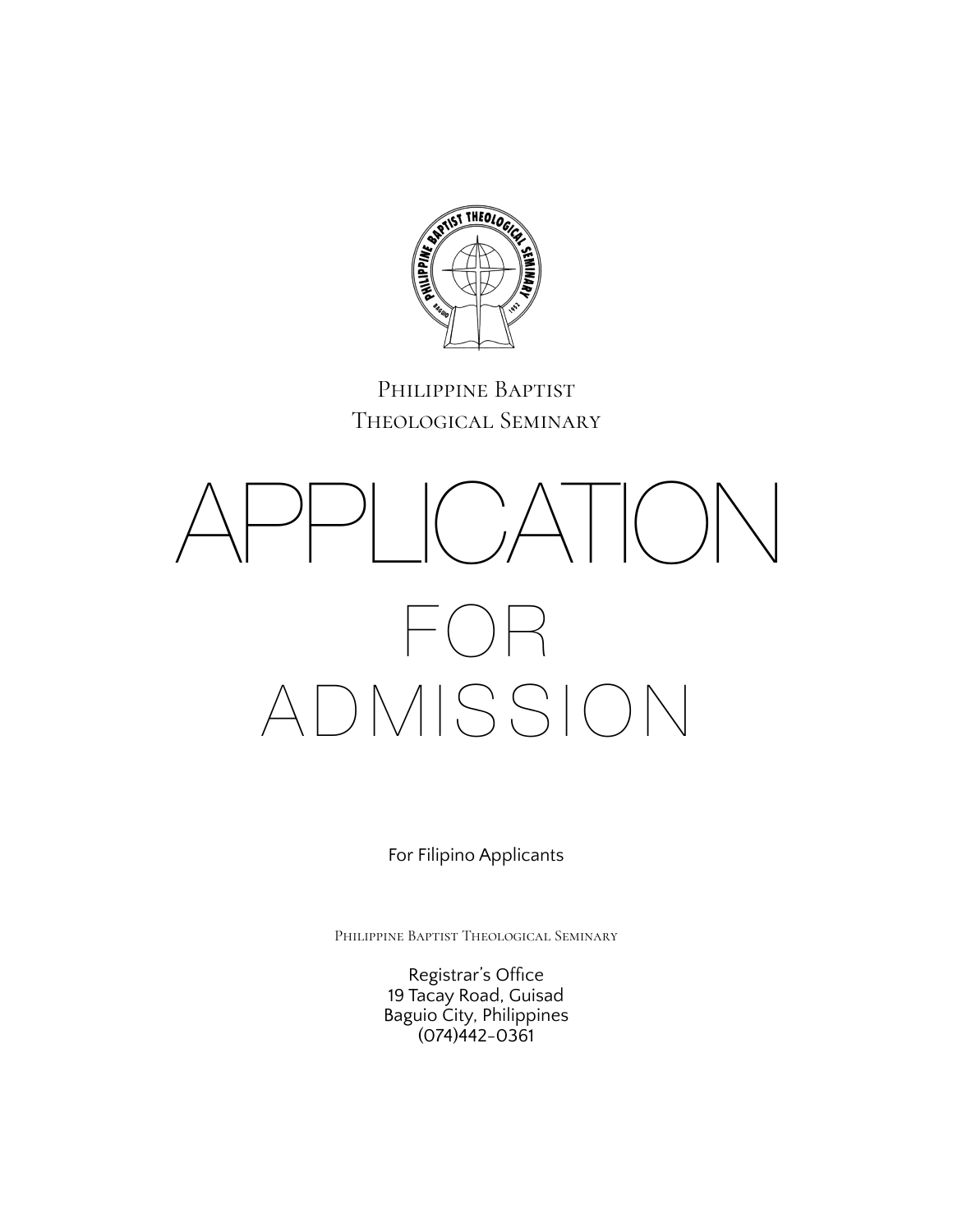### PHILIPPINE BAPTIST THEOLOGICAL SEMINARY

The Admissions Committee welcomes your application to PBTS. Included in this packet are the forms needed for your application as well as instructions in accomplishing them. Please fill-out the forms carefully and legibly. The application process should be completed, preferably at least one month before the term the student intends to begin.

### **The Application Checklist for Filipino Citizens**

1.Complete the Application

- ☐ 2x2 Color Photo with White Background
- $\Box$  Application Form (pages 3 to 5)
- ☐ Application Fee (one-time, non-refundable): Php 830.00**<sup>1</sup>**
- ☐ Church Recommendation Form**2** (pages 7 to 9)
- ☐ Medical Certificate Form (page 10)
- ☐ Three sets of Recommendation Form (page 11-16)**<sup>3</sup>**
- ☐ Official Transcript of Records**<sup>4</sup>**
- ☐ Photocopy of latest Community Tax Certificate (cedula)
- ☐ Essay on conversion, service, and call to the ministry

#### **Notes:**

- 1. Payment can be made through bank deposit. Please deposit the amount to Bank of Philippine Islands (BPI) Account number **0561-0297-68**. Then email the scanned deposit slip to registrar@pbts.net.ph or fax it to 074-300-2863.
- 2. This recommendation must be by vote of the congregation and not just from the pastor or church secretary. The applicant should have been an active member of the recommending church for at least one year before entering the Seminary. Some circumstances, clearly explained, may allow exceptions to this one-year rule on faculty approval.
- 3. Each of this will be accomplished and mailed directly to PBTS by three individuals not a relative of the applicant.
- 4. This should indicate the date of graduation and Special Order number.
- 2. Submit the Application
	- ☐ Direct all materials to

### **The Registrar**

 Philippine Baptist Theological Seminary 19 Tacay Road, Guisad, Baguio City, 2600 registrar@pbts.net.ph

- 3. Wait for your Notice of Approval from the Admissions Committee
- 4. Make arrangements for seminary housing
	- ☐ Seminary Housing Application Form (page 17)

### **The Admission Procedure**

**ELIGIBILITY** 

- An applicant for admission to PBTS is expected to display the following characteristics:
- 1. commitment to Christian service on the basis of a divine call;
- 2. good standing in the home church, community, and church as evidenced by a letter of recommendation from his/her local church;
- 3. good physical health, as evidenced by a thorough medical examination that includes a chest x-ray.

For those applying for admission to a Master's degree program, an applicant must have completed a college degree.

Those who have completed at least 74 college units, including 12 in English, or have completed at least a two-year vocational course, including 12 units in English, are qualified for admission to any Bachelor's degree program.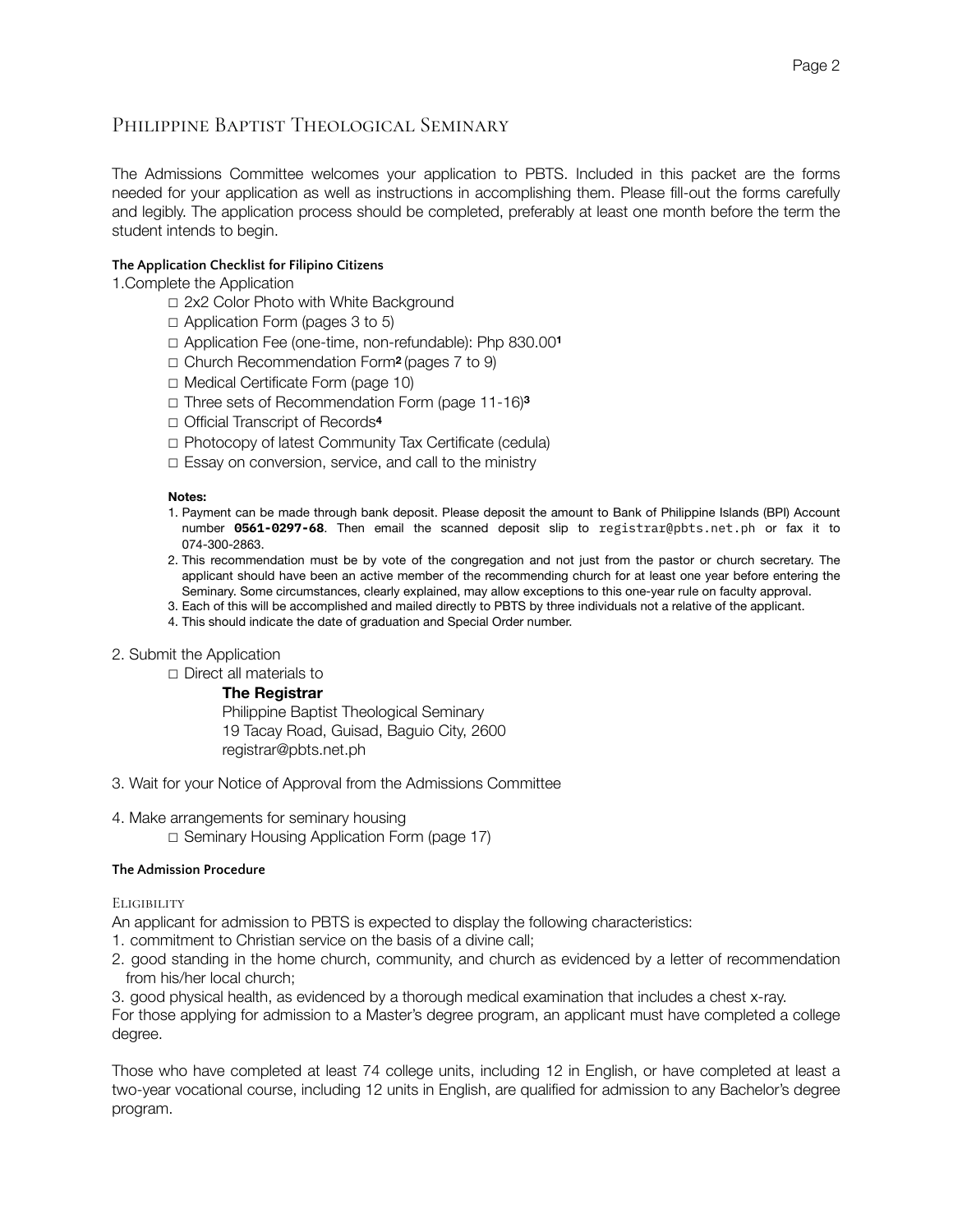

Theological Seminary

## **PHILIPPINE BAPTIST**<br>THEOLOGICAL SEMINARY **Application Form**

| applicable)                         | last or family |                             |     | first                                                                             | middle                     | maiden (if        |
|-------------------------------------|----------------|-----------------------------|-----|-----------------------------------------------------------------------------------|----------------------------|-------------------|
|                                     |                |                             |     |                                                                                   |                            |                   |
|                                     |                | apartment/box/street number |     |                                                                                   | Municipality/City          |                   |
| Province/State                      | Country        | Zip                         |     |                                                                                   | Country                    |                   |
|                                     |                |                             |     |                                                                                   |                            |                   |
|                                     |                |                             |     |                                                                                   | Applicant's Place of Birth |                   |
|                                     |                | month                       | day | year                                                                              |                            | Town/City/Country |
| Applicant's Marital Status:□ Single |                |                             |     | □ Married<br>$\Box$ Annulled $\Box$ Widowed<br>$\Box$ Re-married $\Box$ Separated | Gender: □ Male             | $\Box$ Female     |

### **Educational Information**

| High School |                |         |      |
|-------------|----------------|---------|------|
|             | Name of School | Address | Year |
| Graduated   |                |         |      |

Education beyond high school. Please list all institutions attended including bible school, college, university, seminary, and professional (technical-vocational) training. You may use a separate sheet of paper if needed.

| name of institution - do not abbreviate | <b>Address</b> | dates attended | degree conferred with Special Order No. |
|-----------------------------------------|----------------|----------------|-----------------------------------------|
| name of institution - do not abbreviate | <b>Address</b> | dates attended | degree conferred with Special Order No. |
| name of institution - do not abbreviate | <b>Address</b> | dates attended | degree conferred with Special Order No. |
| name of institution - do not abbreviate | <b>Address</b> | dates attended | degree conferred with Special Order No. |
| name of institution - do not abbreviate | <b>Address</b> | dates attended | degree conferred with Special Order No. |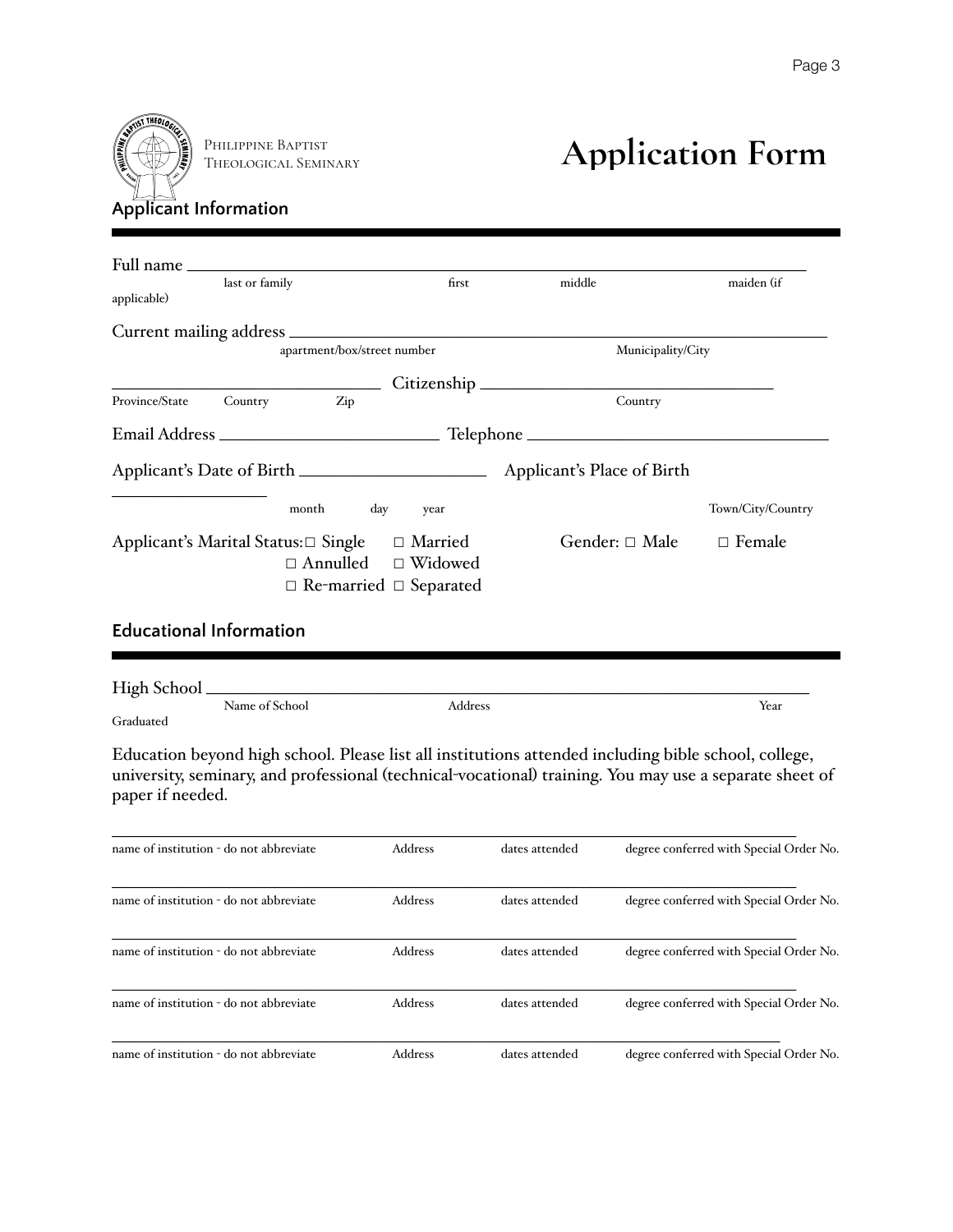### **Church Information**

### What is your current church membership?

|                                                                                                                      |                                                              | <b>Mailing Address</b>                                                                            |
|----------------------------------------------------------------------------------------------------------------------|--------------------------------------------------------------|---------------------------------------------------------------------------------------------------|
| phone                                                                                                                | name of Pastor                                               | date of membership                                                                                |
| Is the church that holds your membership affiliated with the Southern Baptist Convention?<br>$\Box$ Yes<br>$\Box$ No |                                                              |                                                                                                   |
| If no, what denominational affiliation? Please be specific: _____________________                                    |                                                              |                                                                                                   |
| <b>Purpose in Seeking Seminary Education</b>                                                                         |                                                              |                                                                                                   |
|                                                                                                                      |                                                              | What is your desired ministry (indicate order of preference: 1,2, etc 1 being the most preferred) |
| $\Box$ Pastorate                                                                                                     | $\Box$ Music Ministry                                        | $\Box$ Counseling                                                                                 |
| □ Church Planting                                                                                                    | $\Box$ Church Administration                                 | $\Box$ Evangelist                                                                                 |
| $\Box$ Christian Education $\Box$ Chaplaincy                                                                         |                                                              | $\Box$ Missionary                                                                                 |
| $\Box$ Other (please specify)                                                                                        |                                                              |                                                                                                   |
|                                                                                                                      |                                                              |                                                                                                   |
| <b>Registration Information</b>                                                                                      |                                                              |                                                                                                   |
|                                                                                                                      |                                                              |                                                                                                   |
|                                                                                                                      |                                                              |                                                                                                   |
| Please indicate the semester in which you plan to begin your study<br>$\Box$ First<br>$\Box$ Second                  | $\Box$ Summer Institute                                      | Year: $\qquad \qquad$                                                                             |
| Please indicate student status:                                                                                      |                                                              |                                                                                                   |
| $\Box$ New                                                                                                           | $\Box$ Readmission (please attach an explanation)            | $\Box$ Other:                                                                                     |
| Location:                                                                                                            |                                                              |                                                                                                   |
| $\Box$ Baguio Campus                                                                                                 | $\Box$ Extension Center: $\Box$                              |                                                                                                   |
|                                                                                                                      |                                                              | See www.pbts.net.ph/extension for current locations                                               |
|                                                                                                                      |                                                              |                                                                                                   |
| Check the one program to which you are applying admission:                                                           |                                                              |                                                                                                   |
| $\Box$ Master of Divinity                                                                                            | $\Box$ Master of Church Music                                |                                                                                                   |
| $\Box$ Master of Arts in Ministry                                                                                    | □ Master of Arts in Missiology<br>□ Bachelor of Church Music |                                                                                                   |
| □ Bachelor of Theology<br>$\Box$ Associate in Church Music                                                           |                                                              |                                                                                                   |
| <b>Family and Ministry</b>                                                                                           | $\Box$ Associate in Ministerial Training                     |                                                                                                   |

1. Please attach to your application an essay that describes in detail the following areas regarding your family and ministry (you may use as many sheets of paper as you need for this essay):

a. home and religious background c. experience in the ministry.

b. call to the ministry d. reasons for desiring theological education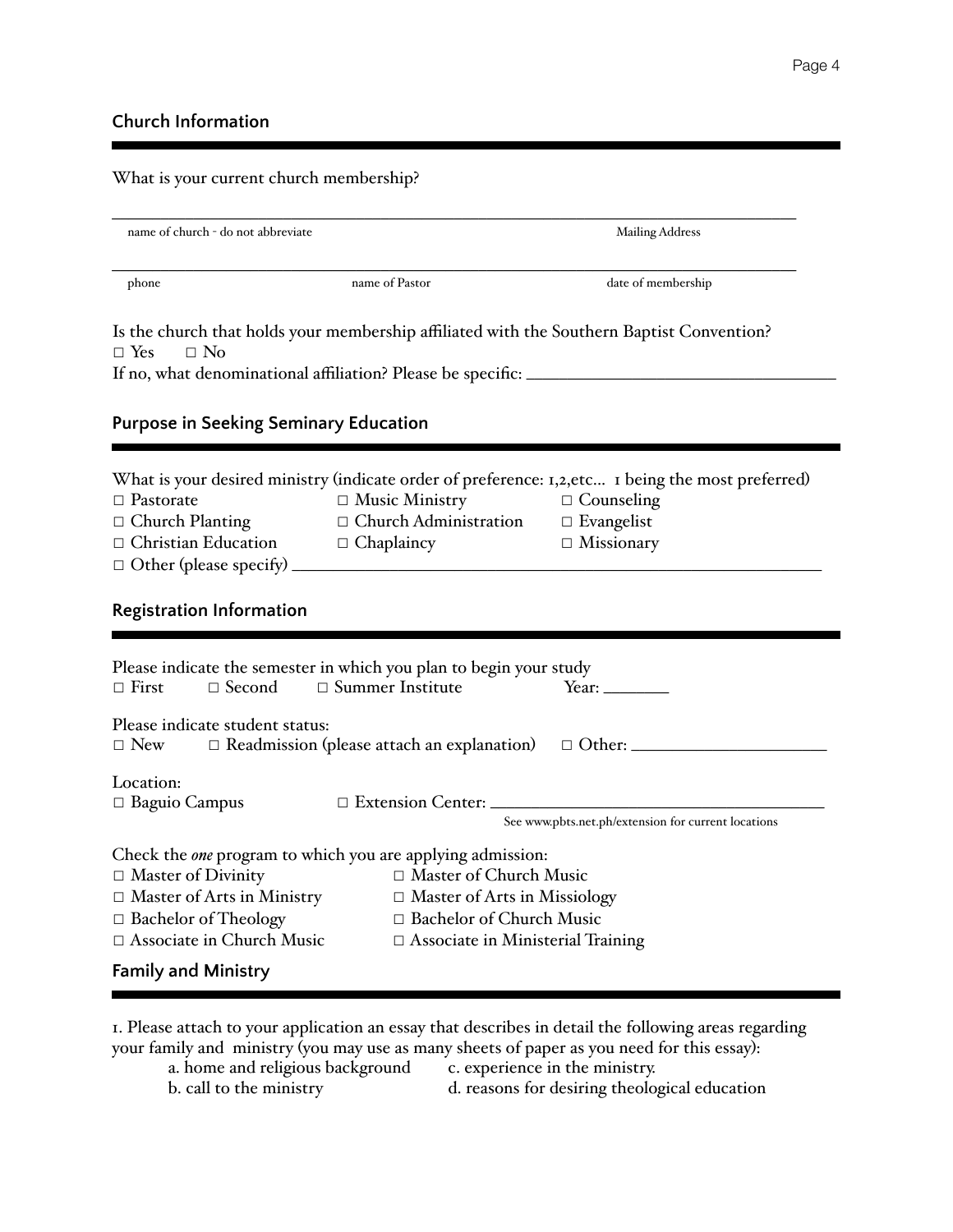### **Financial Arrangements**

1.How do you plan to support your seminary education?

### **Personal Information**

|                   | last  |               | first |      | middle        |     |
|-------------------|-------|---------------|-------|------|---------------|-----|
| Date of marriage. |       |               |       |      |               |     |
|                   | month | day           | year  |      |               |     |
| Children:         |       |               |       |      |               |     |
|                   | name  | date of birth | m/f   | name | date of birth | m/f |
|                   | name  | date of birth | m/f   | name | date of birth | m/f |
|                   | name  | date of birth | m/f   | name | date of birth | m/f |

Have you ever had serious illness or injury which interrupted your schooling? Please explain.

Have you ever been refused admission by or dismissed from a theological or other schools?

### **Waiver**

PBTS reserves the right to request information from your present or former pastor or convention leader or other persons. In order to assure complete objectivity, it is helpful if you waive your right to access to letters of reference. Please indicate your decision. Those from whom references are requested will be notified of your decision.

 $\Box$  I hereby waive my right of access to letters of reference that PBTS receives.

□ I do not waive my right of access to letters of reference that PBTS receives.

| n<br>σ<br>е |  |
|-------------|--|
|             |  |

Signed \_\_\_\_\_\_\_\_\_\_\_\_\_\_\_\_\_\_\_\_\_\_\_\_\_\_\_\_\_\_\_\_\_\_\_\_\_\_ Date \_\_\_\_\_\_\_\_\_\_\_\_\_\_\_\_\_\_\_\_\_\_\_\_\_\_\_\_ Applicant's Signature

### **Statement**

If admitted to study at the Philippine Baptist Theological Seminary, I pledge to live in harmony with the purposes and objectives of the school as stipulated in the Student Handbook and Catalog. I understand the Seminary reserves the right to request a student to withdraw at any time.

Signed \_\_\_\_\_\_\_\_\_\_\_\_\_\_\_\_\_\_\_\_\_\_\_\_\_\_\_\_\_\_\_\_\_\_\_\_\_\_\_\_\_\_ Date \_\_\_\_\_\_\_\_\_\_\_\_\_\_\_\_\_\_\_\_\_\_\_\_\_\_\_\_ Applicant's Signature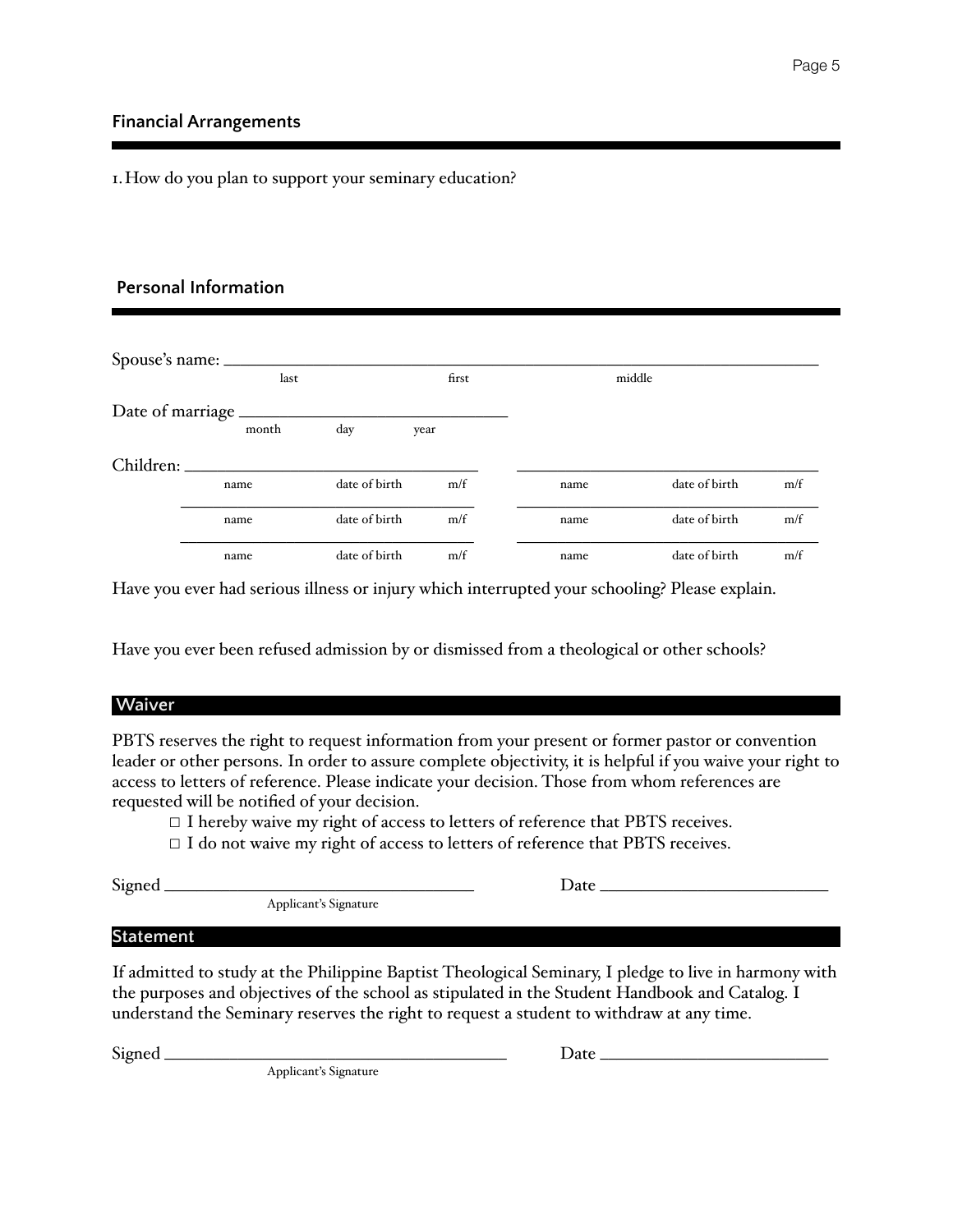

Philippine Baptist

### **THEOLOGICAL SEMINARY Church Recommendation**

#### **To the Applicant**

Please complete this section before giving it to your church pastor.

| $\Box$ First Semester $\Box$ Second Semester $\Box$ Summer |  |  |
|------------------------------------------------------------|--|--|

| $Name_$   |          |           |           |                   |
|-----------|----------|-----------|-----------|-------------------|
|           |          |           |           |                   |
| House no. | Street   | Baranggay | City      | Province Zip Code |
|           |          |           |           |                   |
|           | landline |           | cellphone | work              |
| Email     |          |           |           |                   |

### **To the Pastor**

The student named above is applying for admissions to Philippine Baptist Theological Seminary. We are committed to training God-called and church-selected men and women for Christian ministry. Your recommendation is valuable in evaluating the qualifications of this candidate. After completing the form, mail it directly to: THE REGISTRAR, P.O. BOX 7, BAGUIO CITY 2600, PHILIPPINES.

Please complete the following sections.

### **A. About the Applicant**

| I. How long have you known the applicant? _________ Years                                  | <u>______</u> Months |  |
|--------------------------------------------------------------------------------------------|----------------------|--|
| 2. How well do you know the applicant? $\Box$ Casually $\Box$ Well                         | $\Box$ Very Well     |  |
| 3. How long has the applicant been a member of your church? _________ Years _______ Months |                      |  |
| 3a. How did the applicant gain membership?                                                 |                      |  |
| $\Box$ By baptism Date baptized $\Box$                                                     |                      |  |
| $\Box$ By transfer Date transferred $\_\_$                                                 |                      |  |
| $\Box$ By profession of faith                                                              |                      |  |

4. Describe the applicant's involvement in the local church. Please be detailed (for example, leadership positions and year(s) held). Please use a separate sheet if the space below is not enough.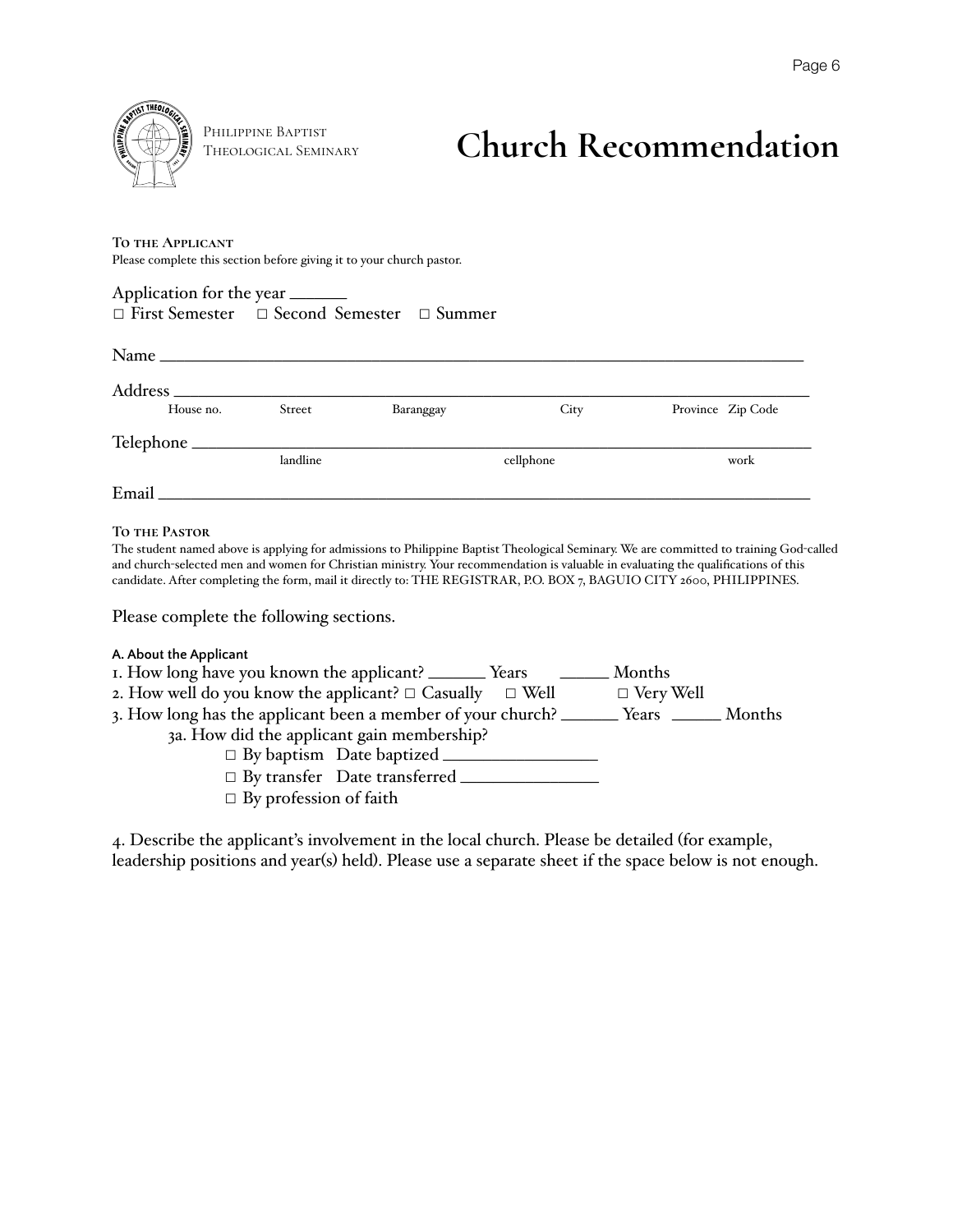**B. Ability of the applicant**

| I. Which of these spiritual gifts/talents has the candidate demonstrated within the church?         |                                        |              |                                                                                                                   |
|-----------------------------------------------------------------------------------------------------|----------------------------------------|--------------|-------------------------------------------------------------------------------------------------------------------|
|                                                                                                     | $\Box$ Preaching $\Box$ Administration | $\Box$ Music |                                                                                                                   |
| $\Box$ Teaching                                                                                     | $\Box$ Counseling $\Box$ Others $\Box$ |              |                                                                                                                   |
| 2. In regards to potential in Christian ministry, how do you rate the applicant?                    |                                        |              |                                                                                                                   |
| $\Box$ Excellent                                                                                    | $\Box$ Very Good $\Box$ Good           |              | $\Box$ Poor                                                                                                       |
| once seminary training is completed? $\Box$ Yes $\Box$ No                                           |                                        |              | 3. Is the applicant the type whom you would be willing to call as pastor or worker of your church<br>$\Box$ Maybe |
|                                                                                                     |                                        |              | 4. Using the scale of 1 to 5, with 5 as the highest, please rate the applicant in the following areas:            |
| a. Achievement _______                                                                              |                                        |              |                                                                                                                   |
| Does the applicant display the ability to formulate,<br>execute, and carry out plans to completion? |                                        | others feel? | g. Sensitivity $\_\_\_\_\_\$<br>How well does the applicant display sensitivity to                                |
| h Emotional adjustment                                                                              |                                        |              |                                                                                                                   |

b. Emotional adjustment \_\_\_\_\_ *Does the applicant maintain a balanced and selfcontrolled life?* 

c. Intelligence \_\_\_\_\_ *Does the applicant possess high mental capacity?* 

d. Leadership \_\_\_\_\_ *Does the applicant display the ability to influence and inspire others?* 

e. Perseverance \_\_\_\_\_ *How does the applicant handle difficulties in a given task?* 

f. Physical condition \_\_\_\_\_ *Is the applicant healthy and able to cope with seminary studies?*

*How well does the applicant display sensitivity to how* 

h. Self-image \_\_\_\_\_ *How well does the applicant see him/her self?* 

i. Sociability/Friendliness \_\_\_\_\_ *Does the applicant show capability of identifying with different groups of people?* 

j. Teachability \_\_\_\_\_ *How well does the applicant respond to teaching moments?* 

k. Teamwork \_\_\_\_\_ *Does the applicant show an ability to work with others well?* 

### **C. Aiding the Applicant**

1. How will the applicant meet his/her financial needs?

- ☐ Help from the family ☐ Help from the church
	- ☐ Help from friends ☐ Personal savings  $\Box$  Others  $\Box$

2. If the church decides to help the applicant, please indicate the amount and the frequency  $\equiv$ ☐ annual ☐ quarterly ☐ semi-annual ☐ monthly

3. The financial help will be sent:  $\Box$  through the school  $\Box$  directly to the student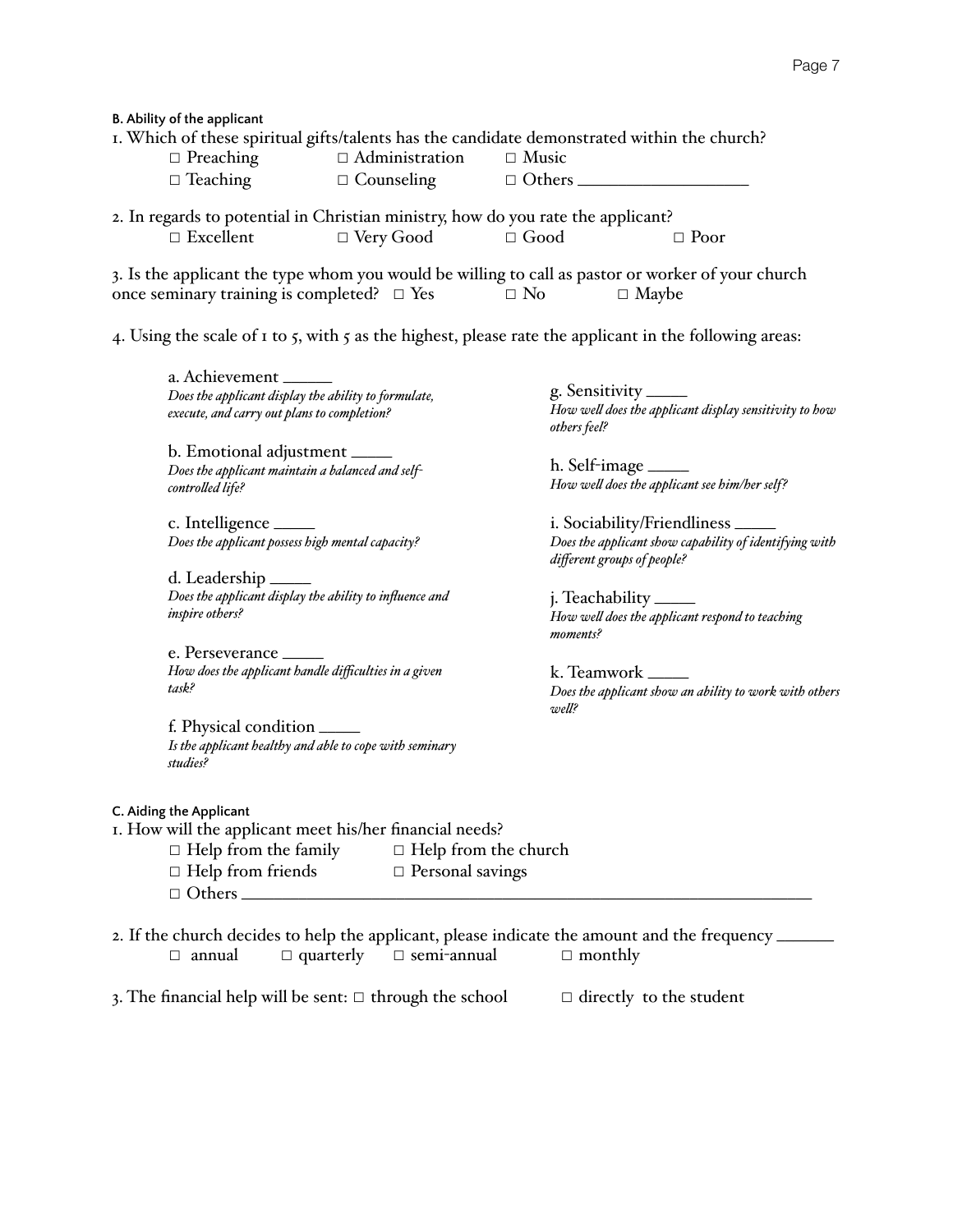### **CHURCH ACTION**

### *Approved for recommendation by the church during its regular/special business meeting held on*

| month day year |                                                       |                                                                                       |
|----------------|-------------------------------------------------------|---------------------------------------------------------------------------------------|
|                | Approved by (Please check if you are not the pastor): |                                                                                       |
|                |                                                       | $\Box$ Elder $\Box$ Chairman of the Board $\Box$ Chairman of the Deacons $\Box$ Other |
|                |                                                       |                                                                                       |
|                |                                                       |                                                                                       |
|                |                                                       |                                                                                       |
|                |                                                       |                                                                                       |
|                |                                                       |                                                                                       |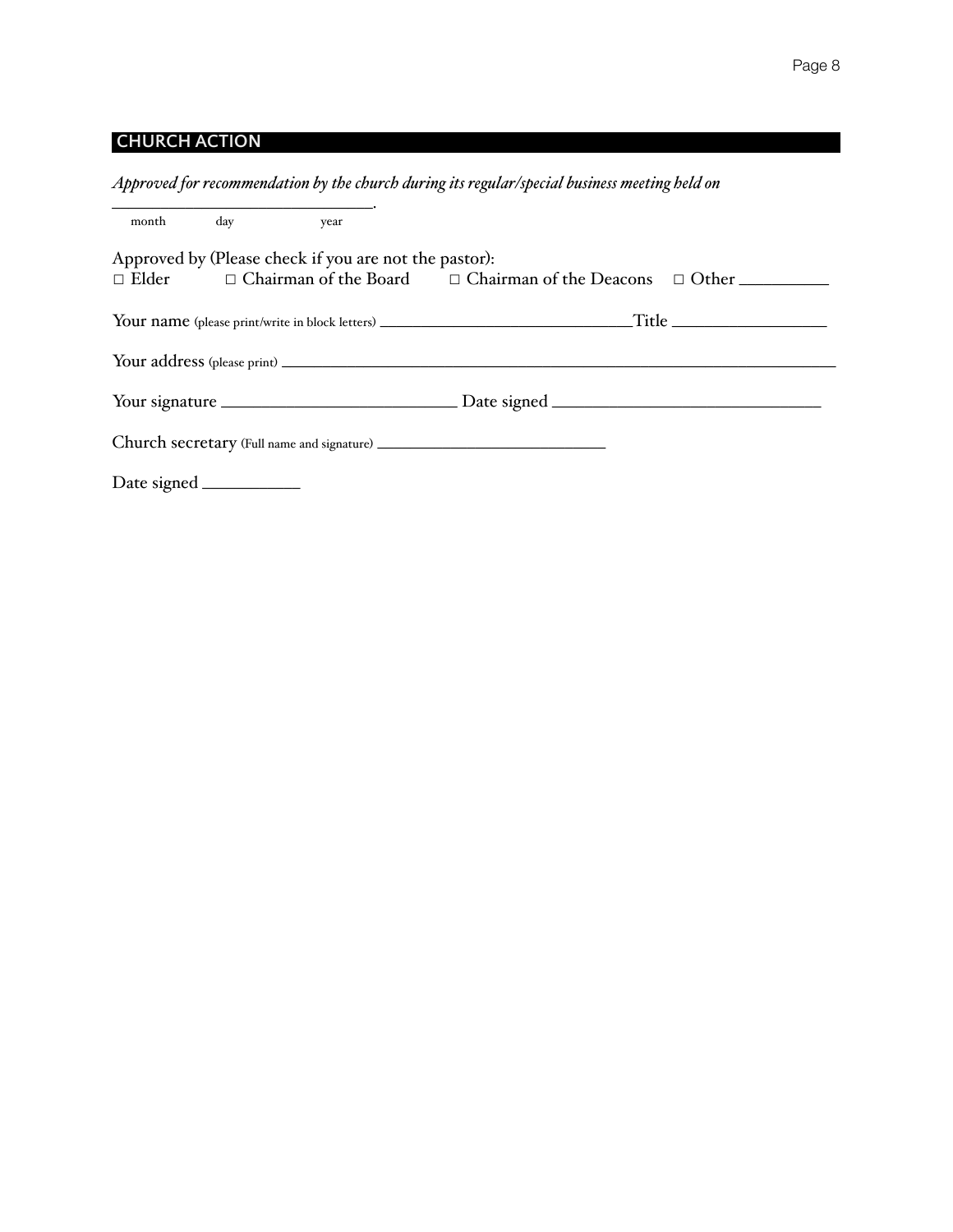

Theological Seminary

## **Medical Certificate**

### **Basic Information**

| How long and in what capacity have you known the applicant?                                                                                                                                                                             |                                                   |                           |  |  |  |  |  |  |
|-----------------------------------------------------------------------------------------------------------------------------------------------------------------------------------------------------------------------------------------|---------------------------------------------------|---------------------------|--|--|--|--|--|--|
| Gender: $\Box$ Male $\Box$ Female<br>Body temperature ____________ °C                                                                                                                                                                   | $Height$ (cm)<br>Blood type _______<br>Hemoglobin | Weight ______________(kg) |  |  |  |  |  |  |
| Emotional status _________________________Symptoms of emotional instability _______________________<br>At any time has there been contact with active Tuberculosis/Hepatitis where applicant lived or<br>worked? _____ If yes, explain  |                                                   |                           |  |  |  |  |  |  |
| Check if applicant has ever received treatment for:<br>$\Box$ Allergy $\Box$ Tuberculosis $\Box$ Hepatitis A $\Box$ Hepatitis B $\Box$ Typhoid Fever<br>□ Nervous disorder □ Others (please specify) __________________________________ |                                                   |                           |  |  |  |  |  |  |
| <b>Required Laboratory Tests</b>                                                                                                                                                                                                        |                                                   |                           |  |  |  |  |  |  |
|                                                                                                                                                                                                                                         |                                                   |                           |  |  |  |  |  |  |
| Urinalysis (Please attach report on findings). I recommend ______________________                                                                                                                                                       |                                                   |                           |  |  |  |  |  |  |
|                                                                                                                                                                                                                                         |                                                   |                           |  |  |  |  |  |  |
| Recommendation                                                                                                                                                                                                                          |                                                   |                           |  |  |  |  |  |  |
| Based on your professional opinion, is the applicant physically qualified to do part-time physical work?<br>$\Box$ Yes $\Box$ No                                                                                                        |                                                   |                           |  |  |  |  |  |  |
| Do you recommend the applicant for admission to PBTS?<br>$\Box$ Yes $\Box$ No                                                                                                                                                           |                                                   |                           |  |  |  |  |  |  |
| Please add any further information that will be helpful to the seminary physician.                                                                                                                                                      |                                                   |                           |  |  |  |  |  |  |
|                                                                                                                                                                                                                                         |                                                   |                           |  |  |  |  |  |  |

Address \_\_\_\_\_\_\_\_\_\_\_\_\_\_\_\_\_\_\_\_\_\_\_\_\_\_\_\_\_\_\_\_\_\_\_\_\_\_\_\_\_\_\_\_\_\_\_\_\_\_\_\_\_\_\_\_\_\_\_\_\_\_\_\_\_\_\_\_\_\_\_\_\_\_\_\_\_\_

*This form should be mailed by the examining physician directly to* THE REGISTRAR P.O. Box 7, Baguio City, 2600 Philippines.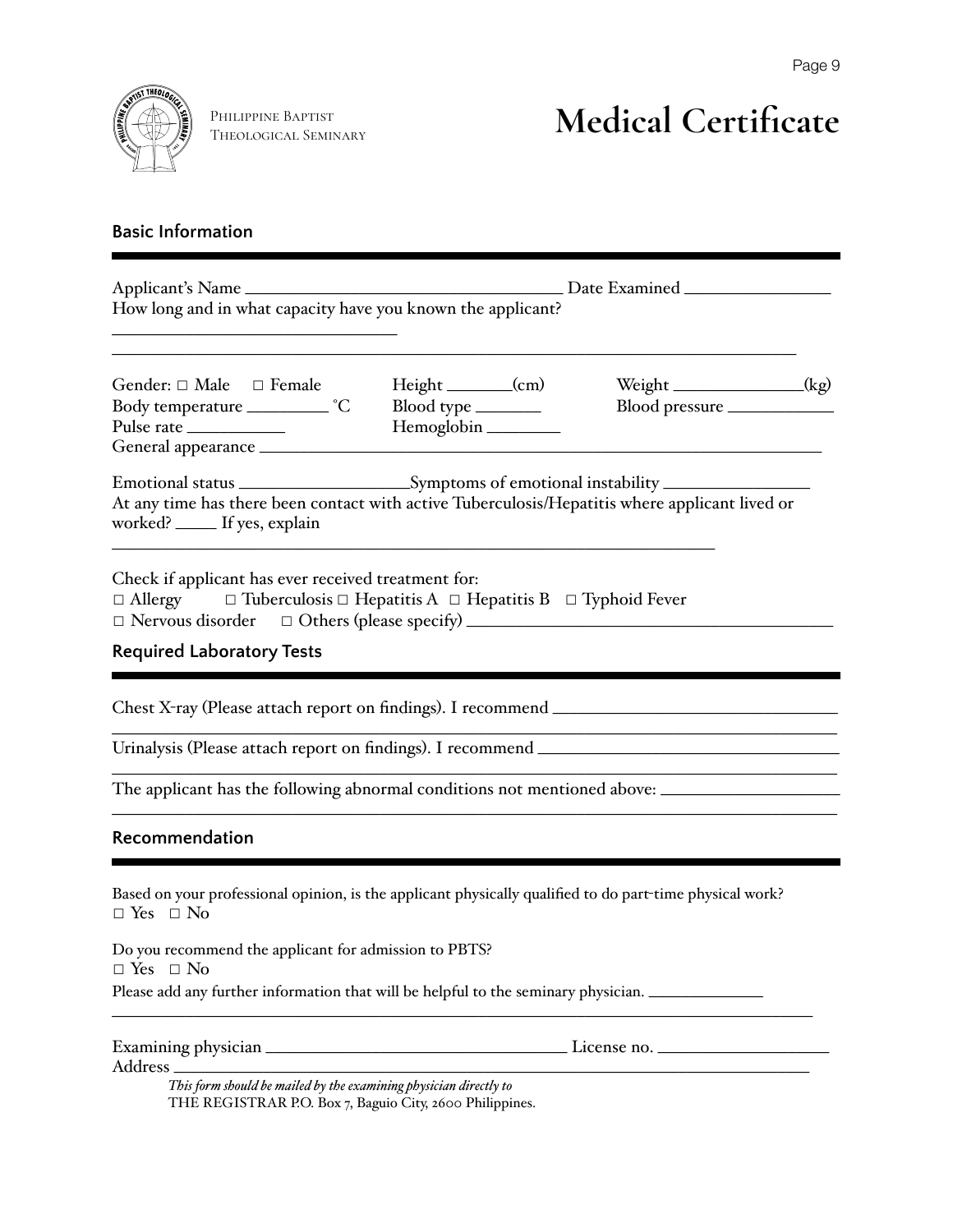# **Recommendation for Admission**

**to The Philippine Baptist Theological Seminary**

Applicant's Name:

This form is confidential. It will become the property of PBTS and will not be returned to the student. Should the applicant be denied application or otherwise not enroll, PBTS is neither obliged to disclose the contents of the application to the applicant nor release any information to a party legally unrelated to the school unless required to do so. Upon enrollment, the application form becomes a part of the student's permanent academic record.

| To be completed by Recommender (family members are not acceptable)<br>Please print legibly. |  |
|---------------------------------------------------------------------------------------------|--|
|                                                                                             |  |
|                                                                                             |  |
|                                                                                             |  |
|                                                                                             |  |
|                                                                                             |  |
| Please indicate your understanding of the applicant's ministerial goals                     |  |
|                                                                                             |  |
|                                                                                             |  |

Please evaluate the applicant in the following areas. Make comments on the back of this sheet for any Below Average or Poor responses. Feel free to use that space for other comments. Legend: 1-Poor | 2-Below Average | 3-Average | 4-Above Average | 5-Outstanding | N-No Information

 $\mathcal{L}_\text{max}$  and  $\mathcal{L}_\text{max}$  and  $\mathcal{L}_\text{max}$  and  $\mathcal{L}_\text{max}$  and  $\mathcal{L}_\text{max}$ 

| Character (person of moral and spiritual integrity) |   | $\mathbf{2}$   | 3 | 4                        |   |
|-----------------------------------------------------|---|----------------|---|--------------------------|---|
| Judgment                                            |   | 2              | 3 |                          |   |
| <b>Emotional stability</b>                          |   | 2              | 3 | 4                        |   |
| Maturity                                            |   | 2              | 3 | 4                        |   |
| Commitment to church-related vocation               | 1 | $\mathbf{2}$   | 3 |                          |   |
| Potential for effective ministry                    | T | $\mathbf{2}$   | 3 | $\overline{4}$           |   |
| Skill in relating to others                         |   | 2              | 3 | 4                        | N |
| Financial responsibility                            |   | $\overline{2}$ | 3 |                          |   |
| Spouse/family relations                             |   | $\overline{2}$ | 3 | $\overline{\mathcal{A}}$ | N |
| Academic/intellectual abilities                     |   | 2              | 3 | 4                        | N |
| Leadership potential                                |   | 2              | 3 |                          |   |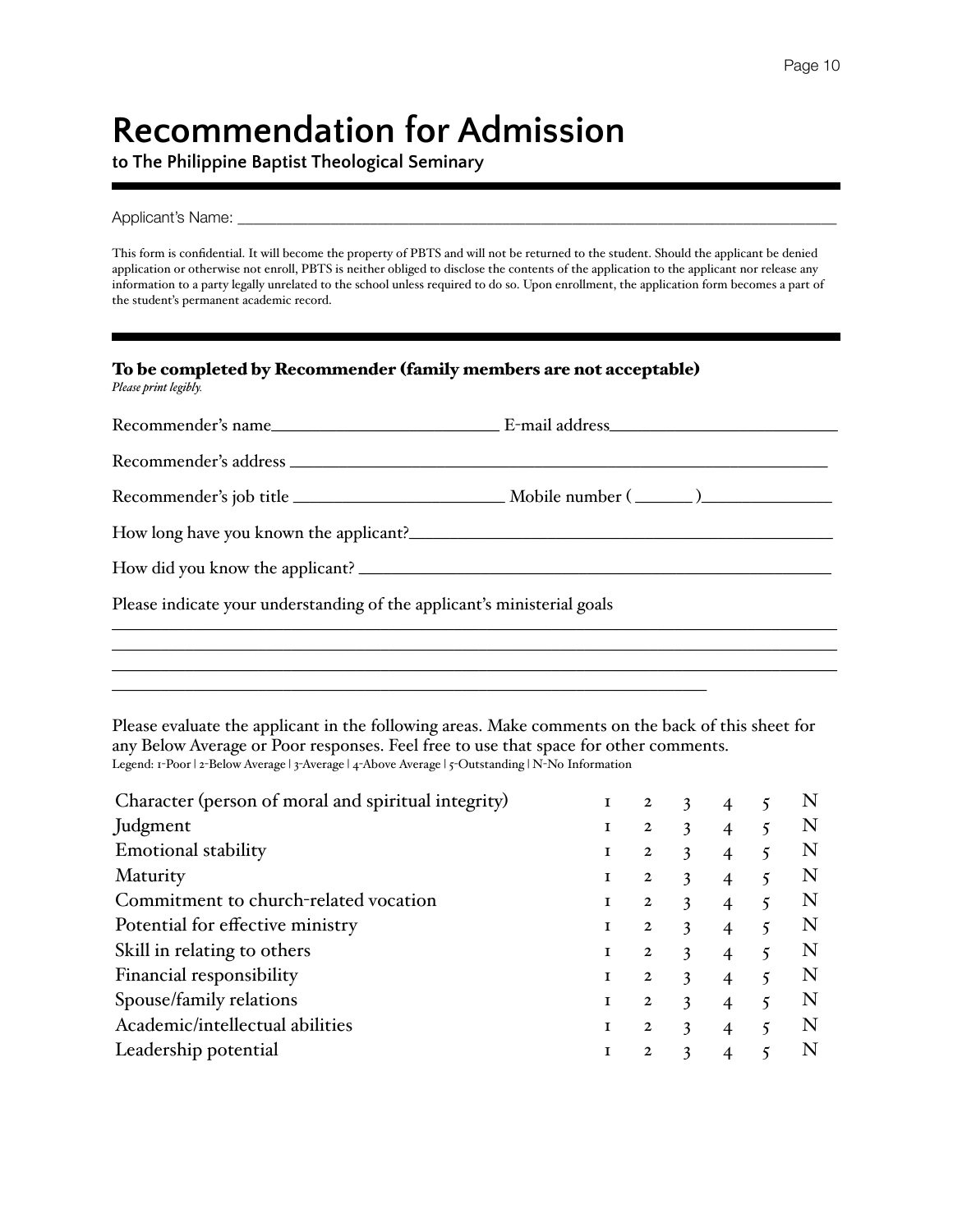Do you know of any physical, mental or emotional problems which might hinder effective work in Christian ministry?  $\square$ yes  $\square$  no If yes, please elaborate.

Do you know of any physical, mental or emotional problems which might hinder the applicant's academic progress?  $\Box$  yes  $\Box$  no If yes, please elaborate.

Do you know of any personal habits (sexual behavior, drug/alcohol use) or personal prejudices which might hamper service in a church-related position?  $\Box$  yes  $\Box$  no If yes, please elaborate.

How do you perceive the attitude of the applicant's spouse/fiancé toward seminary education and vocational Christian ministry?

| $\Box$ Very positive  | $\Box$ Positive, with some reservations |
|-----------------------|-----------------------------------------|
| $\Box$ Neutral        | $\Box$ Negative                         |
| $\Box$ Not applicable | Please elaborate_                       |

Would you recommend this person to a church-related position upon completion of seminary training?

☐ yes ☐ no

Do you recommend this person for admission? ☐ yes ☐ no

If yes, please check one:

☐ With confidence ☐ With some reservations ☐ With reluctance

What characteristics do you consider to be the greatest strengths or talents of the applicant?

What characteristics do you consider to be the greatest weaknesses of the applicant?

Additional Comments:

\_\_\_\_\_\_\_\_\_\_\_\_\_\_\_\_\_\_\_\_\_\_\_\_\_\_\_\_\_\_\_\_\_\_\_\_\_\_\_\_\_\_\_\_\_\_\_\_\_\_\_\_\_\_\_\_\_\_\_\_\_\_\_\_\_\_\_\_\_\_\_\_\_\_\_\_\_\_\_\_\_\_\_\_\_ Recommender's Signature Date

Thank you for your thoughtful responses. Please return this form to: The Registrar Philippine Baptist Theological Seminary 19 Tacay Road, Guisad Baguio City, 2600 Philippines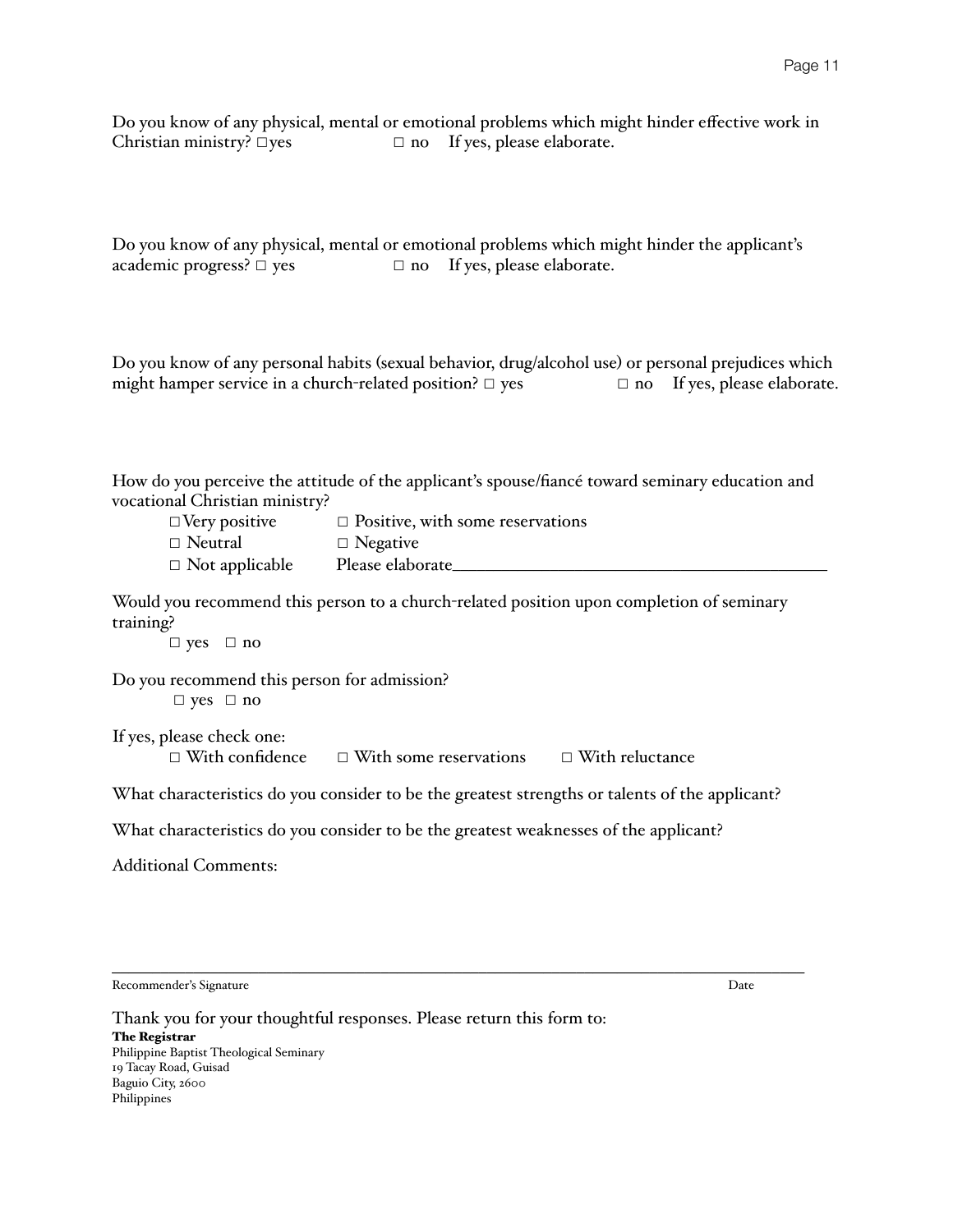# **Recommendation for Admission**

**to The Philippine Baptist Theological Seminary**

Applicant's Name:

This form is confidential. It will become the property of PBTS and will not be returned to the student. Should the applicant be denied application or otherwise not enroll, PBTS is neither obliged to disclose the contents of the application to the applicant nor release any information to a party legally unrelated to the school unless required to do so. Upon enrollment, the application form becomes a part of the student's permanent academic record.

| To be completed by Recommender (family members are not acceptable)<br>Please print legibly. |  |
|---------------------------------------------------------------------------------------------|--|
|                                                                                             |  |
|                                                                                             |  |
|                                                                                             |  |
|                                                                                             |  |
|                                                                                             |  |
| Please indicate your understanding of the applicant's ministerial goals                     |  |
|                                                                                             |  |
|                                                                                             |  |

Please evaluate the applicant in the following areas. Make comments on the back of this sheet for any Below Average or Poor responses. Feel free to use that space for other comments. Legend: 1-Poor | 2-Below Average | 3-Average | 4-Above Average | 5-Outstanding | N-No Information

 $\mathcal{L}_\text{max}$  and  $\mathcal{L}_\text{max}$  and  $\mathcal{L}_\text{max}$  and  $\mathcal{L}_\text{max}$  and  $\mathcal{L}_\text{max}$ 

| Character (person of moral and spiritual integrity) |              | 2            | 3 | 4                        |   |
|-----------------------------------------------------|--------------|--------------|---|--------------------------|---|
| Judgment                                            |              | 2            | 3 |                          |   |
| <b>Emotional stability</b>                          |              | $\mathbf{2}$ | 3 | 4                        |   |
| Maturity                                            |              | 2            | 3 | 4                        | N |
| Commitment to church-related vocation               | $\mathbf{I}$ | $\mathbf{2}$ | 3 |                          |   |
| Potential for effective ministry                    | L            | 2            | 3 | $\overline{\mathcal{A}}$ | N |
| Skill in relating to others                         |              | 2            | 3 | $\overline{\mathcal{A}}$ | N |
| Financial responsibility                            |              | $\mathbf{2}$ | 3 |                          |   |
| Spouse/family relations                             |              | $\mathbf{2}$ | 3 | $\overline{4}$           | N |
| Academic/intellectual abilities                     |              | 2            | 3 | 4                        | N |
| Leadership potential                                |              | 2            | 3 |                          |   |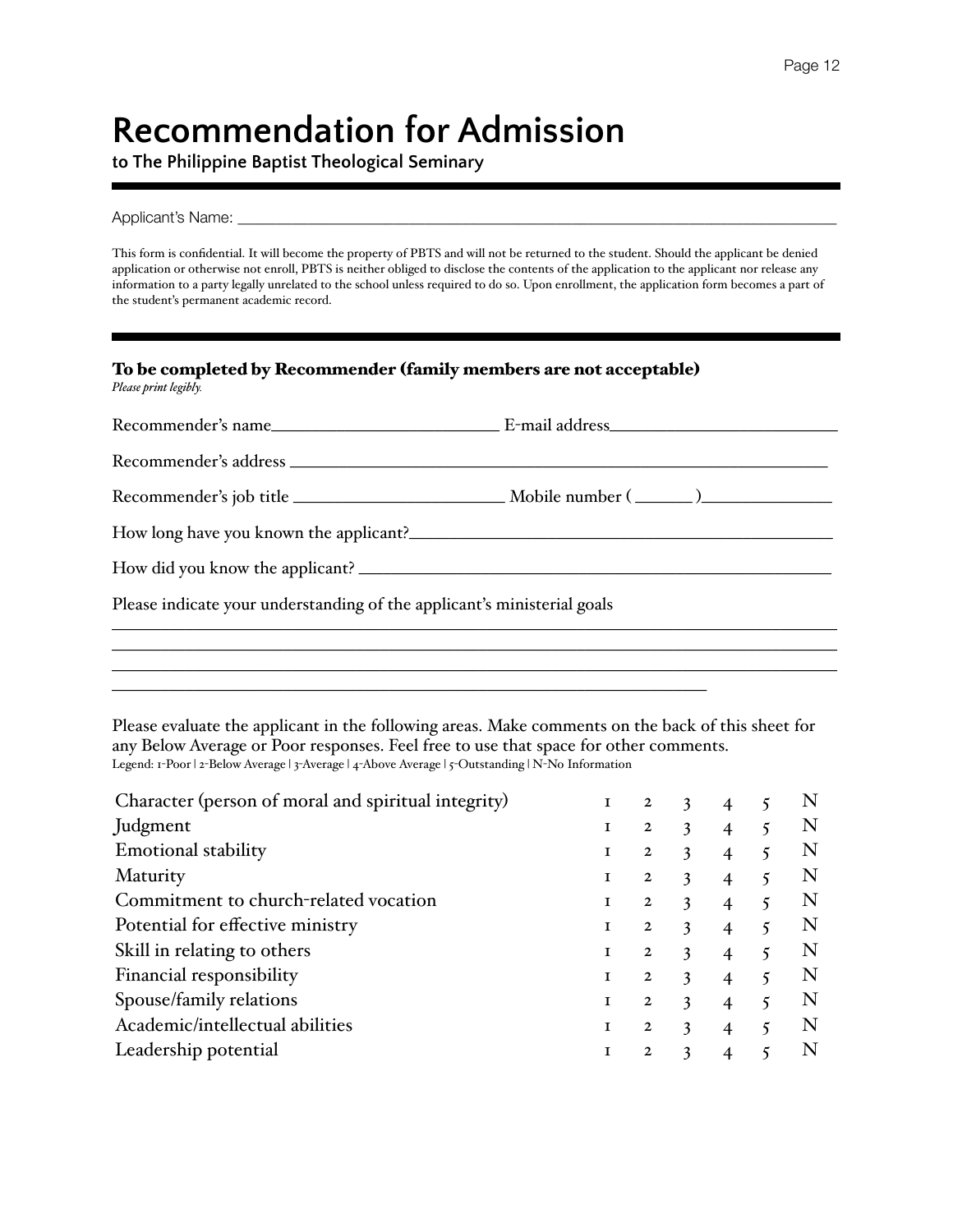Do you know of any physical, mental or emotional problems which might hinder effective work in Christian ministry?  $\square$ yes  $\square$  no If yes, please elaborate.

Do you know of any physical, mental or emotional problems which might hinder the applicant's academic progress?  $\Box$  yes  $\Box$  no If yes, please elaborate.

Do you know of any personal habits (sexual behavior, drug/alcohol use) or personal prejudices which might hamper service in a church-related position?  $\Box$  yes  $\Box$  no If yes, please elaborate.

How do you perceive the attitude of the applicant's spouse/fiancé toward seminary education and vocational Christian ministry?

| $\Box$ Very positive  | $\Box$ Positive, with some reservations |
|-----------------------|-----------------------------------------|
| $\Box$ Neutral        | $\Box$ Negative                         |
| $\Box$ Not applicable | Please elaborate                        |

Would you recommend this person to a church-related position upon completion of seminary training?

☐ yes ☐ no

Do you recommend this person for admission? ☐ yes ☐ no

If yes, please check one:

☐ With confidence ☐ With some reservations ☐ With reluctance

What characteristics do you consider to be the greatest strengths or talents of the applicant?

What characteristics do you consider to be the greatest weaknesses of the applicant?

Additional Comments:

\_\_\_\_\_\_\_\_\_\_\_\_\_\_\_\_\_\_\_\_\_\_\_\_\_\_\_\_\_\_\_\_\_\_\_\_\_\_\_\_\_\_\_\_\_\_\_\_\_\_\_\_\_\_\_\_\_\_\_\_\_\_\_\_\_\_\_\_\_\_\_\_\_\_\_\_\_\_\_\_\_\_\_\_\_ Recommender's Signature Date

Thank you for your thoughtful responses. Please return this form to: The Registrar Philippine Baptist Theological Seminary 19 Tacay Road, Guisad Baguio City, 2600 Philippines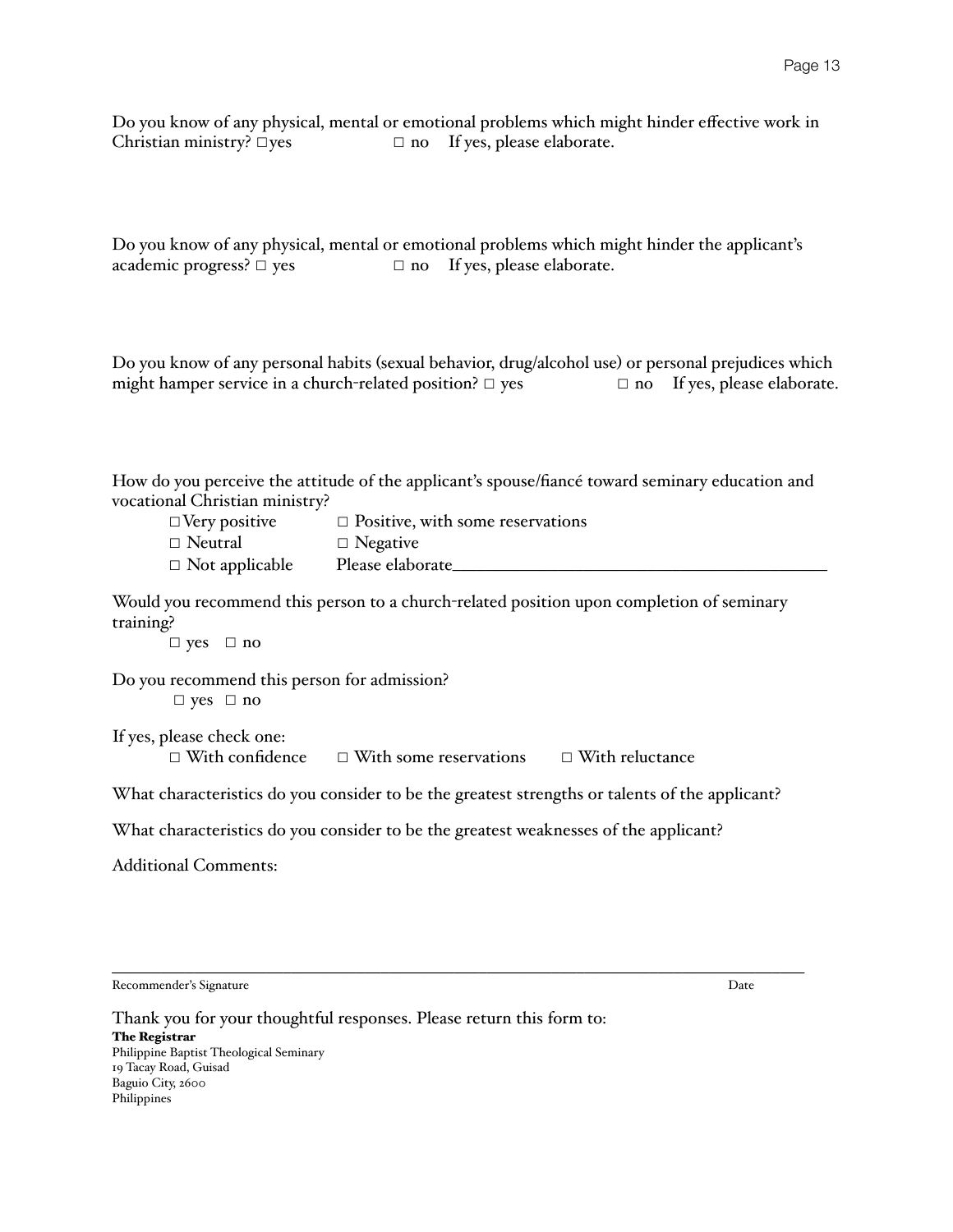# **Recommendation for Admission**

**to The Philippine Baptist Theological Seminary**

Applicant's Name:

This form is confidential. It will become the property of PBTS and will not be returned to the student. Should the applicant be denied application or otherwise not enroll, PBTS is neither obliged to disclose the contents of the application to the applicant nor release any information to a party legally unrelated to the school unless required to do so. Upon enrollment, the application form becomes a part of the student's permanent academic record.

| To be completed by Recommender (family members are not acceptable)<br>Please print legibly. |  |
|---------------------------------------------------------------------------------------------|--|
|                                                                                             |  |
|                                                                                             |  |
|                                                                                             |  |
|                                                                                             |  |
|                                                                                             |  |
| Please indicate your understanding of the applicant's ministerial goals                     |  |
|                                                                                             |  |
|                                                                                             |  |

Please evaluate the applicant in the following areas. Make comments on the back of this sheet for any Below Average or Poor responses. Feel free to use that space for other comments. Legend: 1-Poor | 2-Below Average | 3-Average | 4-Above Average | 5-Outstanding | N-No Information

 $\mathcal{L}_\text{max}$  and  $\mathcal{L}_\text{max}$  and  $\mathcal{L}_\text{max}$  and  $\mathcal{L}_\text{max}$  and  $\mathcal{L}_\text{max}$ 

| Character (person of moral and spiritual integrity) | $\mathbf I$ | $\overline{2}$ | 3 | 4              |   |   |
|-----------------------------------------------------|-------------|----------------|---|----------------|---|---|
| Judgment                                            |             | $\mathbf{2}$   | 3 |                |   |   |
| <b>Emotional stability</b>                          |             | 2              | 3 | $\overline{4}$ |   |   |
| Maturity                                            | 1           | 2              | 3 | 4              |   |   |
| Commitment to church-related vocation               | T           | $\mathbf{2}$   | 3 |                |   |   |
| Potential for effective ministry                    |             | 2              | 3 | $\overline{4}$ |   |   |
| Skill in relating to others                         | T           | 2              | 3 | 4              |   | N |
| Financial responsibility                            | T           | $\overline{2}$ | 3 |                |   |   |
| Spouse/family relations                             | 1           | $\mathbf{2}$   | 3 | $\overline{4}$ | 5 | N |
| Academic/intellectual abilities                     |             | $\overline{2}$ | 3 | 4              |   | N |
| Leadership potential                                |             | 2              | 3 |                |   |   |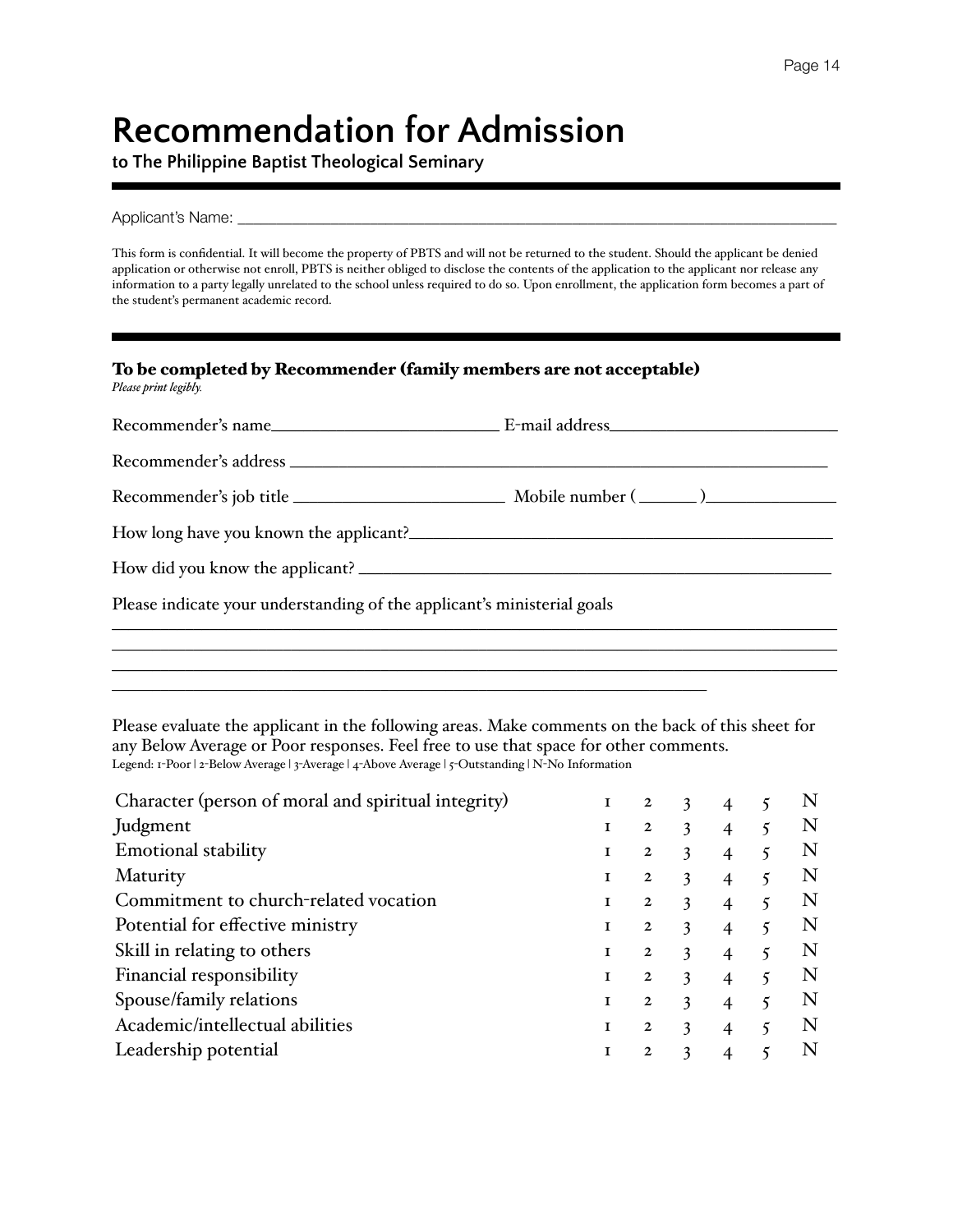Do you know of any physical, mental or emotional problems which might hinder effective work in Christian ministry?  $\square$ yes  $\square$  no If yes, please elaborate.

Do you know of any physical, mental or emotional problems which might hinder the applicant's academic progress?  $\Box$  yes  $\Box$  no If yes, please elaborate.

Do you know of any personal habits (sexual behavior, drug/alcohol use) or personal prejudices which might hamper service in a church-related position?  $\Box$  yes  $\Box$  no If yes, please elaborate.

How do you perceive the attitude of the applicant's spouse/fiancé toward seminary education and vocational Christian ministry?

| $\Box$ Very positive  | $\Box$ Positive, with some reservations |
|-----------------------|-----------------------------------------|
| $\Box$ Neutral        | $\Box$ Negative                         |
| $\Box$ Not applicable | Please elaborate_                       |

Would you recommend this person to a church-related position upon completion of seminary training?

☐ yes ☐ no

Do you recommend this person for admission? ☐ yes ☐ no

If yes, please check one:

☐ With confidence ☐ With some reservations ☐ With reluctance

What characteristics do you consider to be the greatest strengths or talents of the applicant?

What characteristics do you consider to be the greatest weaknesses of the applicant?

Additional Comments:

\_\_\_\_\_\_\_\_\_\_\_\_\_\_\_\_\_\_\_\_\_\_\_\_\_\_\_\_\_\_\_\_\_\_\_\_\_\_\_\_\_\_\_\_\_\_\_\_\_\_\_\_\_\_\_\_\_\_\_\_\_\_\_\_\_\_\_\_\_\_\_\_\_\_\_\_\_\_\_\_\_\_\_\_\_ Recommender's Signature Date

Thank you for your thoughtful responses. Please return this form to: The Registrar Philippine Baptist Theological Seminary 19 Tacay Road, Guisad Baguio City, 2600 Philippines